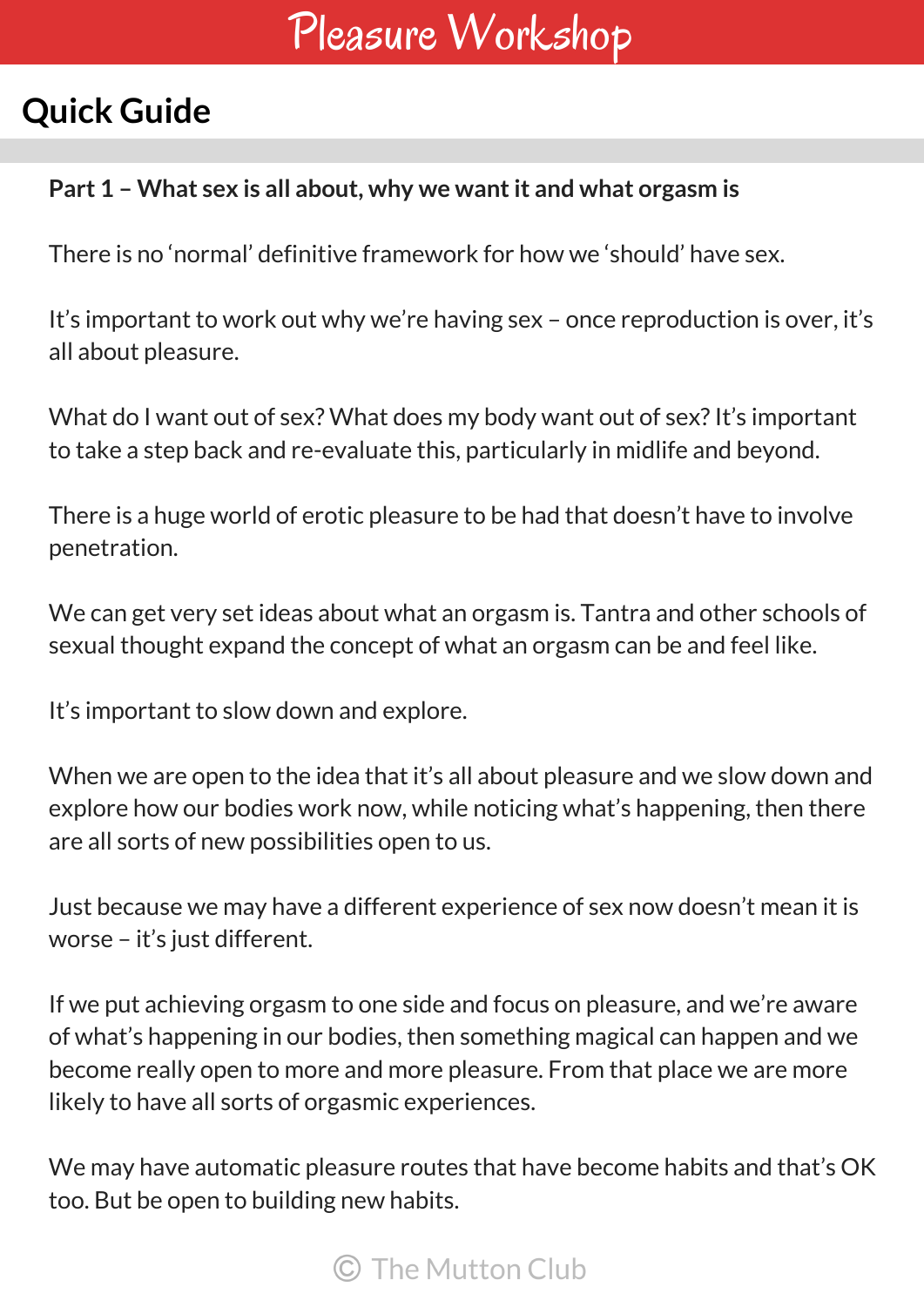# Pleasure Workshop

## **Quick Guide**

### **Part 2 - Why it's good to practise self-pleasure**

Taking time to self-pleasure helps with our own well-being and tuning into ourselves – potentially as important as time at the gym, diet and time with friends etc. It reconnects us with what is pleasurable for us and increases blood flow to the genitals, both helping our couple experience of sex.

### **Preparing for a self-pleasure practice**

- Schedule a time when you can be private
- Turn the phone off
- Set a timer!
- Make the space lovely
- Choose some music use it to let go of stress before getting into the practice
- Watch yourself
- Touch everywhere
- Relax!
- Take time to explore and notice what you're feeling
- Take orgasm off the agenda
- Slow your breathing down and connect with the parts of the body you're touching
- Give love and pleasure to your own body

We have primary, secondary and tertiary erogenous zones – explore everywhere.

Be aware of what you notice when touching yourself everywhere.

The more we're aware and have the capacity to notice how we feel, the greater the possibility to experience pleasure.